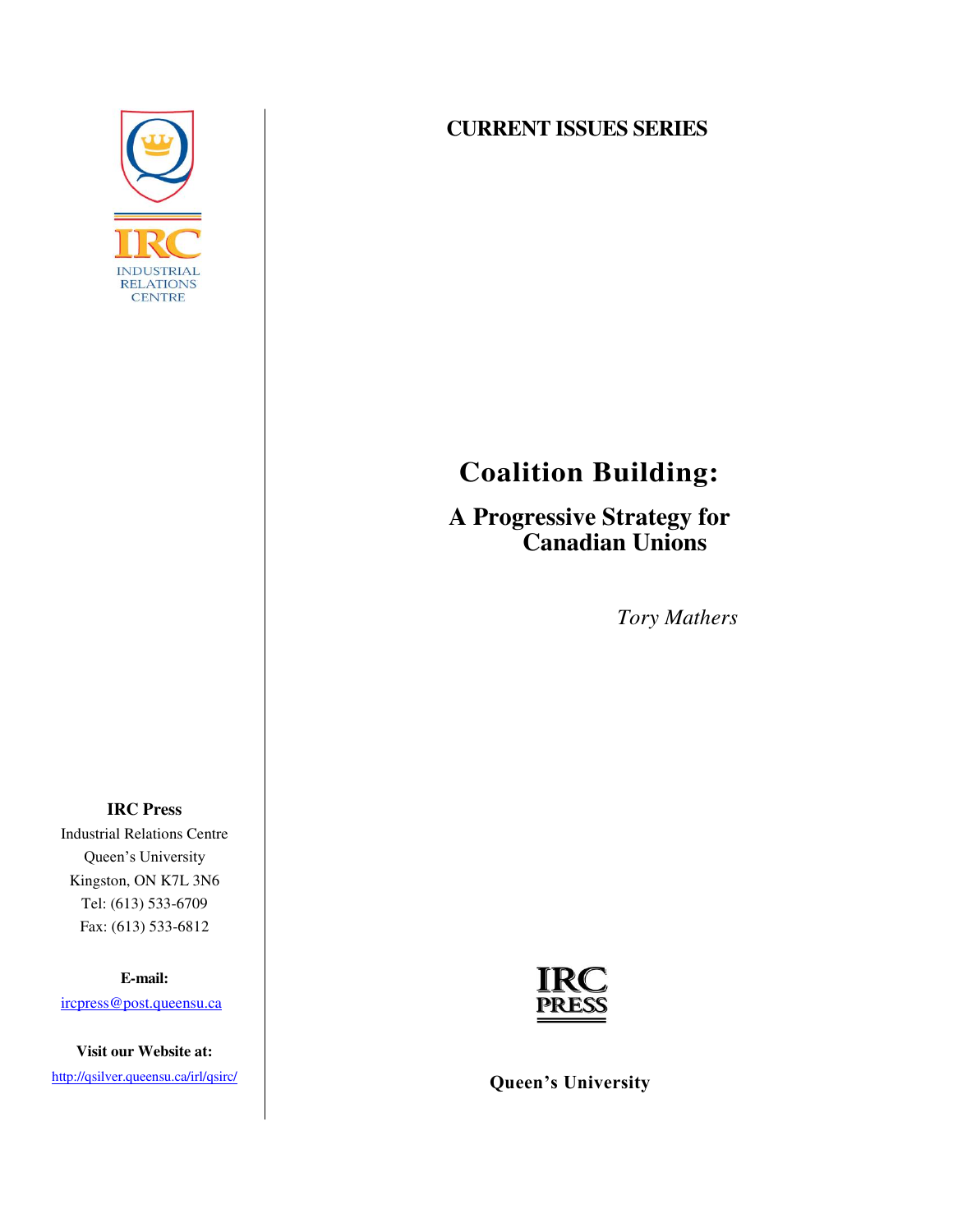ISBN: 0-88886-577-9 © 2000, Industrial Relations Centre Printed and bound in Canada

Industrial Relations Centre Queen's University Kingston, Ontario Canada K7L 3N6

Publications' Orders: 613 533-6709

#### **Canadian Cataloguing in Publication Data**

Mathers, Tory Coalition building : a progressive strategy for Canadian unions

(Current issues series) Includes bibliographical references. ISBN 0-88886-577-9

1. Trade-unions – Canada – Political activity. I. Title. II. Series: Current issues series (Kingston, Ont.).

HD6527.M374 1999 331.88'0971 C99-933078-0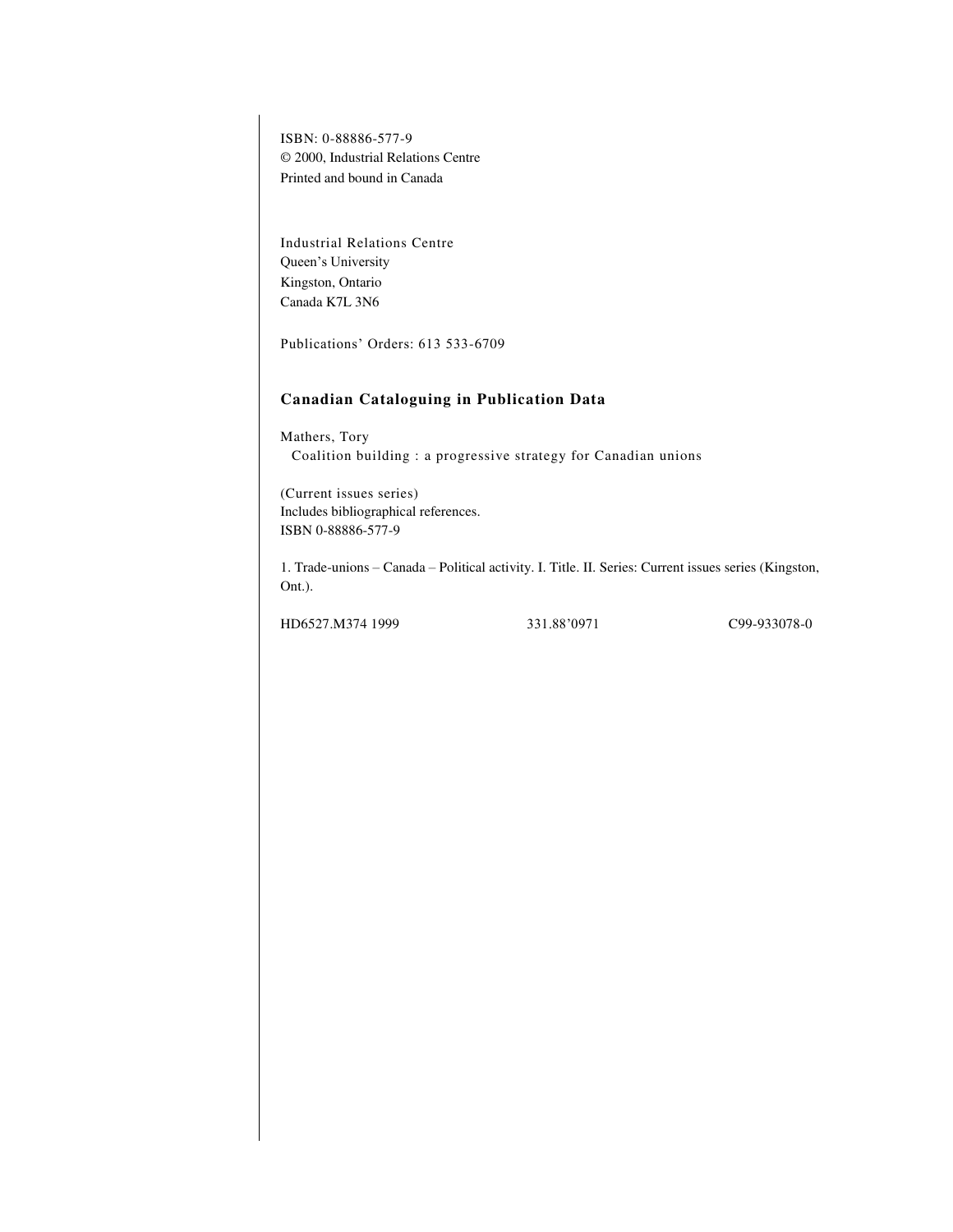## **Executive Summary**

The Canadian labour movement is in a period of transition. Responding to the changing economic environment of the 1990s, labour unions have increased their emphasis on political action through coalition building with independent labour and community groups, in an attempt to increase their membership and strengthen their impact on public policy makers. Drawing on her interviews with key players in coalition building in Canada today, the author of this study reveals the current trends, the difficulties involved, the many advantages for unions and their members, and the probable direction of future coalition-building efforts.

- Coalition building has recently tended to move away from large coalitions like the Action Canada Network towards smaller alliances formed at the organizational level around single-issue campaigns.
- The formation of labour-community coalitions gives the labour movement a broader perspective on social issues and satisfies workers' desire to participate in those issues. It provides an opportunity for more members to become involved in union activities and helps combat their sense of powerlessness in the face of the new global economy.
- Coalition building helps unions to attract new members by reaching beyond the traditional membership base. It helps with the difficult task of bridging the generation gap and bringing young activists into the labour movement.
- Coalition building is an ideal way for unions to improve their poor public image, by demonstrating that in addition to their collective bargaining side they have a social justice side as well.
- Participants in coalition building should be aware of the common problems. Institutional rivalries can be divisive as different organizations compete for status and power. Poorly funded community organizations may resent and fear domination by financially powerful unions, with their solid dues-paying membership base. Community organizations, which attempt to achieve consensus, may become dissatisfied with the

### *Contents*

Introduction / 1

Rationale, Origin, and Development / 1

The Current State of Coalition Building / 6

Advantages of Coalition Building / 11

Conclusions / 12 Appendix / 13

References / 13

### *About the Author*

**Tory Mathers** is a graduate of the Queen's University Master of Industrial Relations program. She is a human resources/ industrial relations professional currently residing in southwestern Ontario.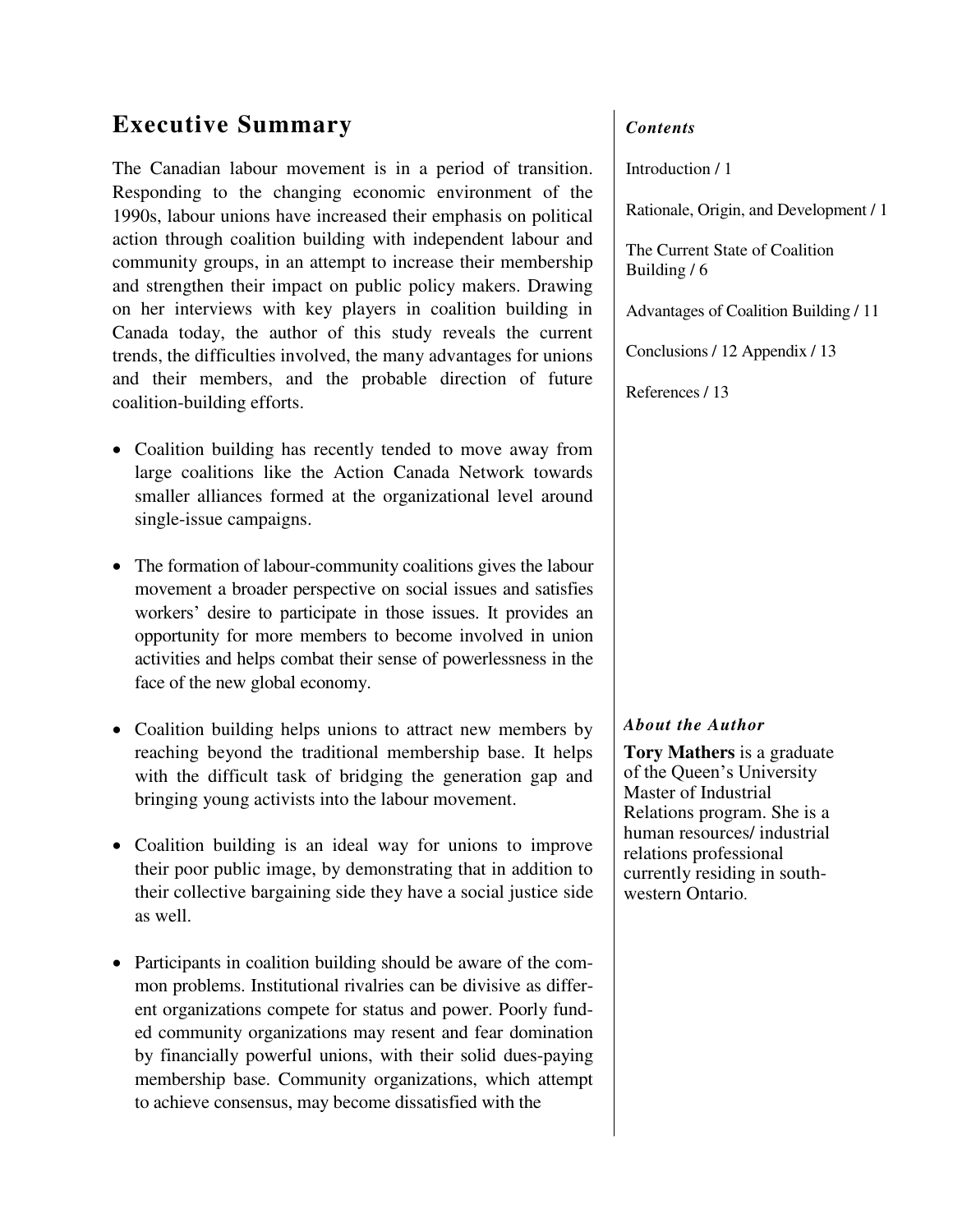democratic voting process of unions. Unions, conversely, may become impatient with the time-consuming search for consensus.

 The author concludes that coalition building should be a fundamental component of unions' strategic plans for the future, since the formation of labour-community alliances will be the key to ensuring the continued viability of the Canadian labour movement.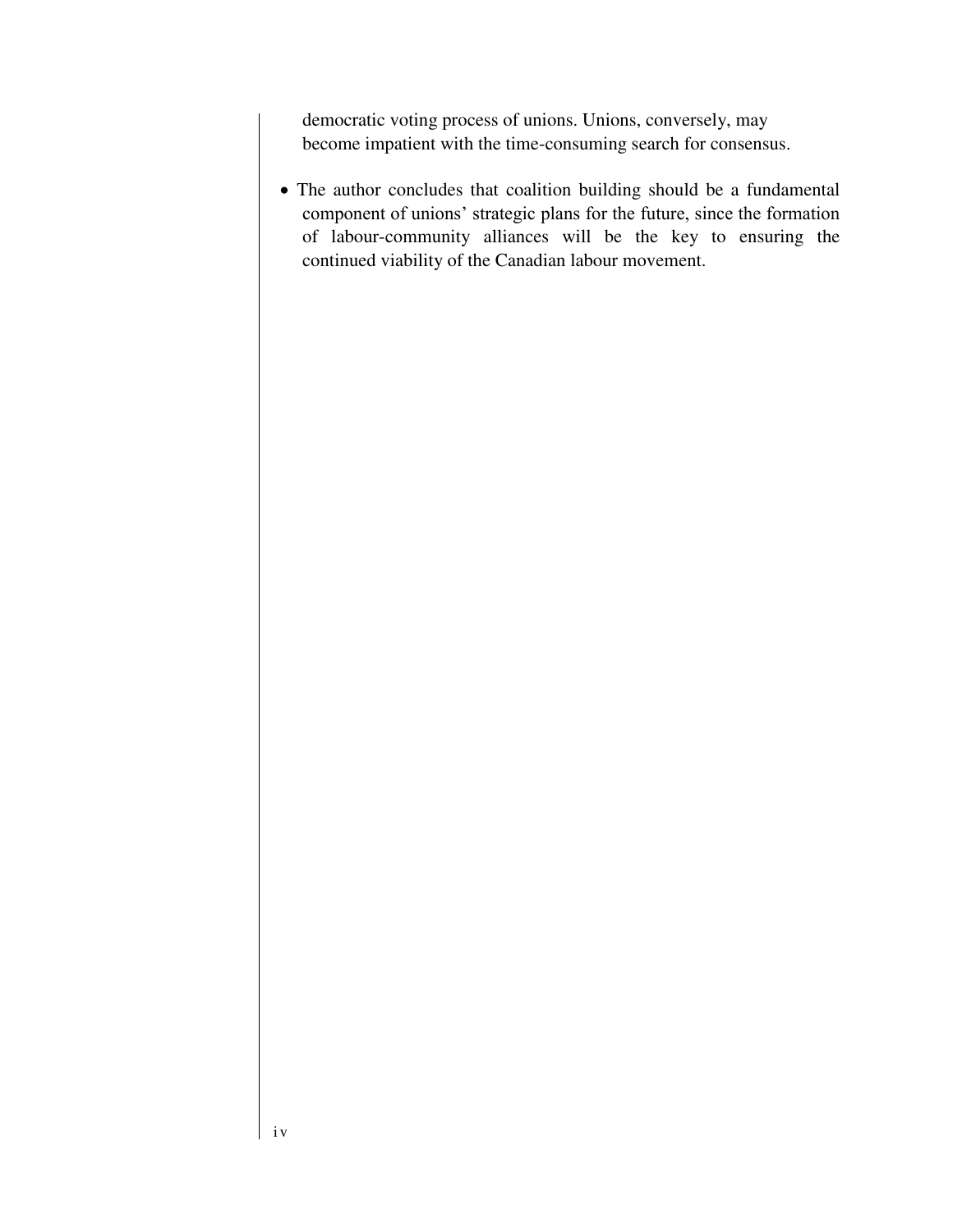### **Introduction**

The Canadian labour movement is in a period of transition. Unions have responded to the new environment of the 1990s with changes to their organizational structures, bargaining priorities, organizing policies and practices, and membership services. They have also increased their emphasis on political action through coalition building with independent labour and community groups, in an attempt to mobilize public support and strengthen their impact on public policy makers. An example of this new strategy can be seen in a 1997 constitutional amendment by the Canadian Labour Congress, which added the following to its goals and objectives: 'to help create and participate in coalitions with groups which share our aims and Principles in the pursuit of social and economic justice.

The current interest in coalition building has its roots in the structural crisis that occurred in the Canadian economy during the 1970s and early 1980s, when many corporations began switching from mass production to more flexible systems. This strategic switch, accompanied by an economic recession and high rates of unemployment, served to compromise the position of the traditional union membership stronghold, thereby posing a serious threat to the continued viability of the labour movement.

Most recently, the emergence of the global economy put growing emphasis on trade liberalization, deregulation, and privatization and led to the increased internationalization of production and of product and financial markets. These structural changes have divided the labour market into 'core' and 'periphery' segments, marginalizing much of the workforce and making the already difficult task of organizing workers even more difficult. At the same time, the influx of women and visible minorities into the workforce, accompanied by the decreased labour force participation of older men, has required unions to change traditional organizing strategies.

Taken together, these factors have precipitated the shift to a new form of unionism. The old 'business' style of unionism is being replaced with 'community' unionism, in an attempt both to foster a greater sense of collective identity among the membership and to attract new members, thereby strengthening and revitalizing the labour movement.

Because these strategies have been adopted only recently, the results have yet to be conclusively determined. This study is intended to begin to fill that gap by analyzing the dynamics of labour-community coalition building and determining its relative success and future prospects.

The first part of the study discusses the historical background to labour-community coalitions in Canada. The second analyzes the results of a series of structured interviews conducted by the author with several key players in the Canadian labour movement and in the social community. The results provide an indication of the direction coalition building between Canadian unions and community groups will take in the future.

### **Rationale, Origin, and Development**

#### Business Unionism

As mentioned in the introduction, various changes in the social, political, and economic environment over the past few decades have altered the traditional profile of labour unions in Canada. Beginning in the 1950s, the new, postwar prosperity transformed unions from 'social movement organizations' into 'bargaining bureaucracies.' This shift marked the beginning of 'business unionism,' in which services were provided to union members by professional staff who emphasized maximizing individual wages and benefits

*The old 'business' style of unionism is being replaced with 'community' unionism*.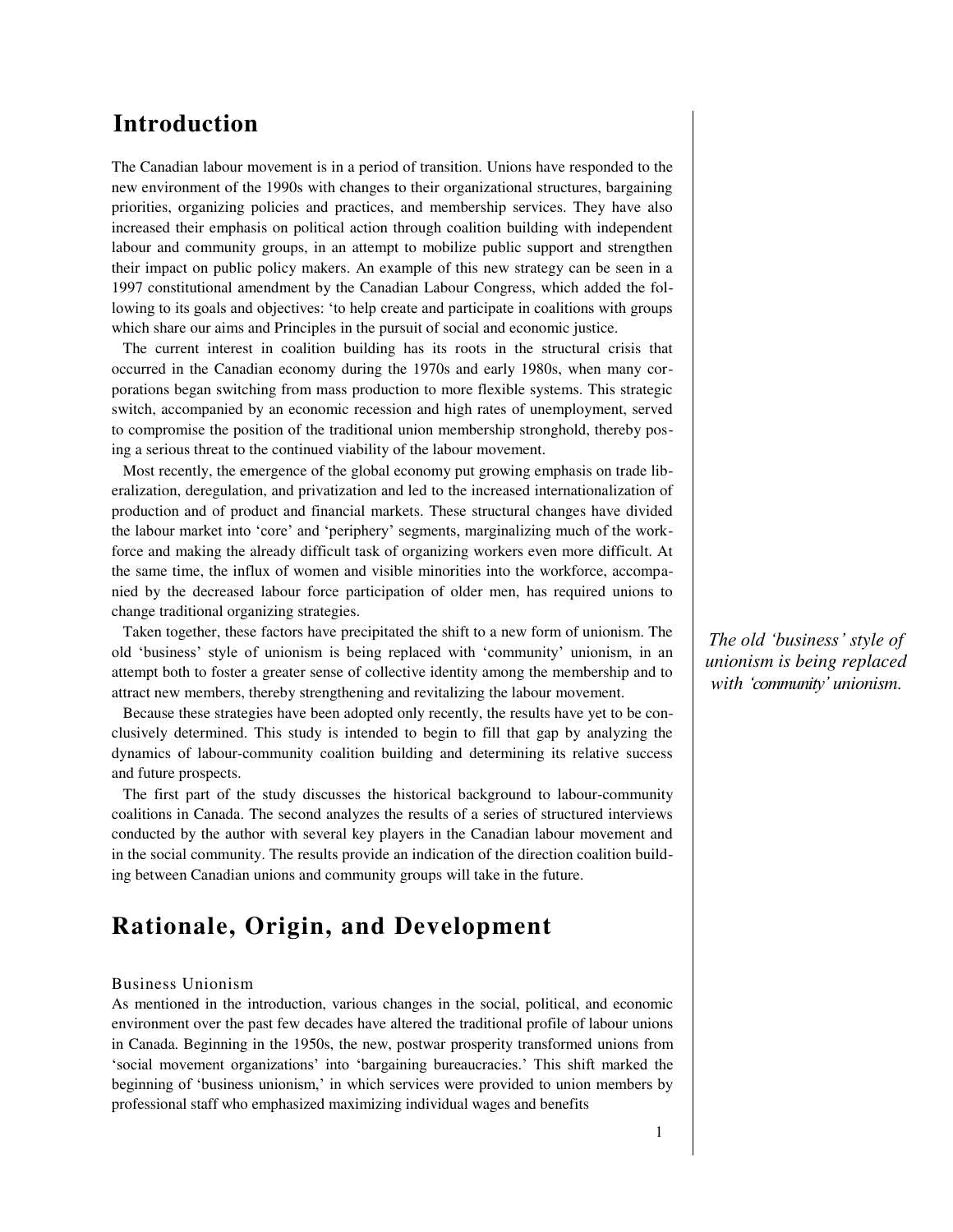and eschewed 'a broader appeal to workers who are not members, actual or potential, or to the welfare of society as a whole' (Piore 1991, 389). Eventually, however, business unionism found itself increasingly unable to cope with the new problems of deindustrialization and, more importantly, organizing a changing workforce (Johnston 1995, 41).

#### The Impetus of Change

By the mid-1970s, the Canadian economy was in a structural crisis. Soaring inflation, plummeting productivity, and economic stagnation, worked against North American corporations. As a result, they began to shift away from the mass-production model of the postwar era, towards more competitive strategies based on flexible production and product differentiation. These structural changes have caused major problems for most Canadian unions, since 'standard union practices, once perceived as consistent with efficient organizational structures, are now seen as in conflict with them, and managerial resistance to unions has grown' (Piore 1991, 394).

As the recessionary gloom of the 1980s set in, the proportion of the labour force that was unionized declined, reducing the bargaining power of workers precisely when Canadian business was becoming more resistant to labour and demanding more concessions in contract bargaining (Banting 1992, 153). Union problems were compounded by the new global economy and the growing emphasis on trade liberalization, deregulation, and privatization which led, in turn, to slow employment growth and persistently high levels of unemployment and to downward pressure on wages and labour standards, all further eroding the organizational and bargaining strength of trade unions (Porter 1991). Yet, as Johnston (1995, 41) has argued, this period of decline and crisis may have created the conditions for the current renewal of the Canadian labour movement.

#### The Emergence of Community Unionism

Because of the economic changes just mentioned, 'Governments and private employers have shown themselves increasingly willing to extinguish the rights of workers and unions' (Calvert 1987, 312). Furthermore, unions are in a difficult political position, since they are increasingly seen as 'economic monopolies' that promote the welfare of their membership at the expense of others in society. They will therefore be able to 'survive only by explicitly redefining roles which were once taken for granted' (Piore 1991, 388).

Structural changes of recent years now also oblige unions to reconstruct their collective identities. The massive restructuring and work-reorganization initiatives undertaken by corporations trying to maintain a competitive advantage in the new global market have been associated with continued downsizing of the workforce, downward adjustments in wages and benefits, and increased managerial control of the workforce. The labour market has been divided into 'core' and 'periphery' segments: the core enjoys more stable, higher-paid employment, while the periphery is relegated to insecure, marginalized positions (Betcherman et al. 1996, 27).

The labour market has also changed with the entry of new groups, such as women and invisible minorities, into the labour market and with decreased labour force participation by other groups, particularly men and older workers. The social structure in which modern trade unions developed was built upon the ideal of a single (preferably male) family wage earner as the head of a traditional household. But the increasing prevalence of dualcareer families, single working mothers, and baby boomers caring for aging parents has radically altered this social structure. Workers are now much more constrained by family commitments and are therefore less likely to be bound to their work and workplace issues than they were in the past (Piore 1991, 402).

*Unions are increasingly seen as 'economic monopolies' that promote the welfare of their membership at the expense of others in society.*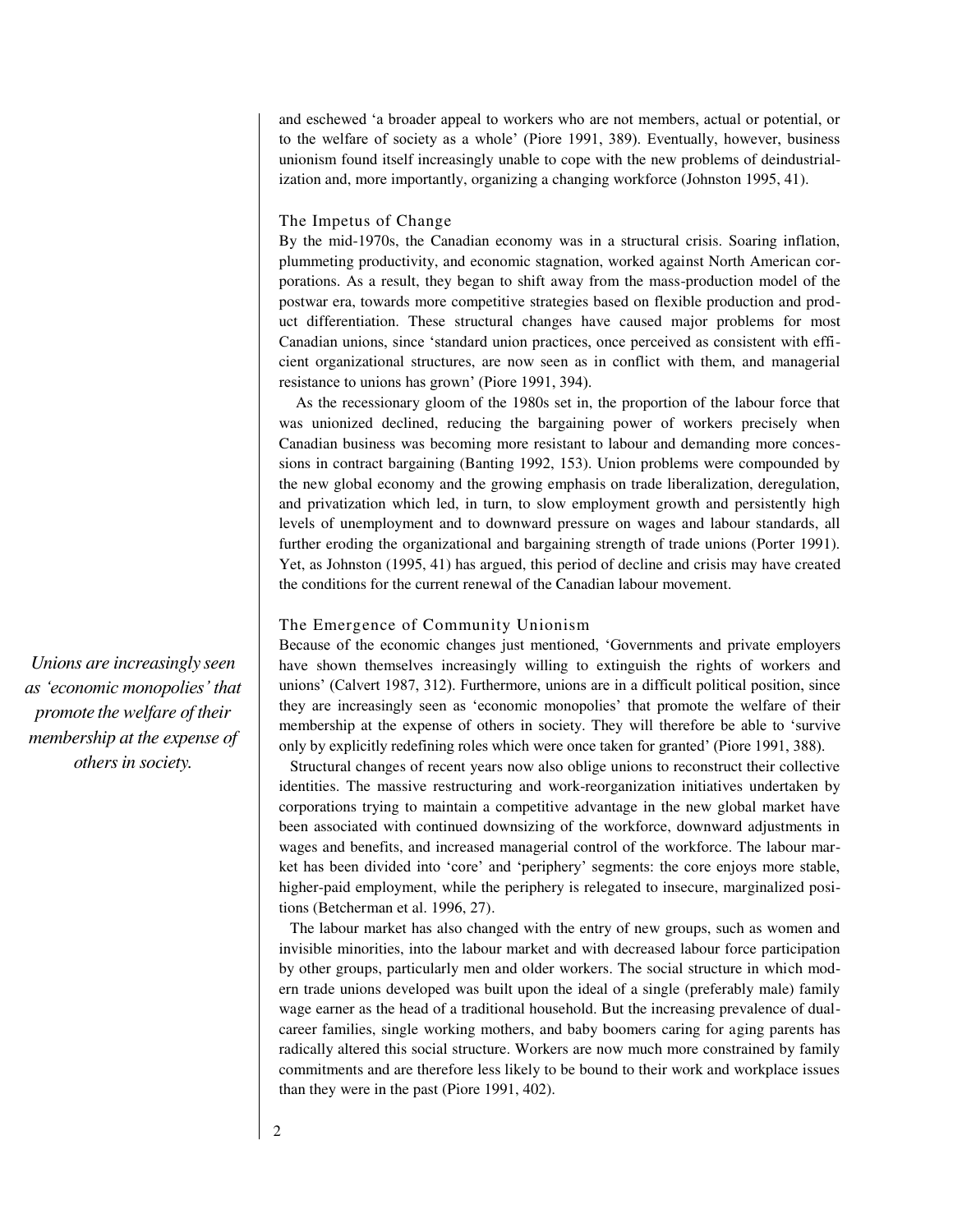All these changes challenge the labour movement, confronting it with questions about its representativeness and even, ultimately, its legitimacy (Murray 1992, 47). In response, the labour movement is breaking away from the traditional, financially focused 'business' unionism and beginning to create a more 'social' image for Canadian unions; it has begun to move towards 'community' unionism, which seeks to promote a collective identity, not only within the union itself but within the larger community as a whole. The entrance of new groups into the workforce, combined with increased public concern over various societal issues has made the task of mobilizing community interest and support much more feasible for the labour movement. Unions see the formation of coalitions with community groups as the primary means of achieving labour's goal of fostering a broader, strengthened collective identity.

#### Why Form Coalitions?

Many trade unions have become much more diversified in recent years, and the heterogeneity and complexity of the membership and its interests have increased. By forging bonds with a wide variety of community groups, the union is likely to satisfy the divergent interests of its membership by enabling them to identify with the community group with which they feel a natural affinity, rather than forcing them to identify solely with other union members, who, due to this increased heterogeneity, may not share their interests (Visser 1990, 40).

In addition, while high and enduring rates of unemployment of recent years have led to a decline in union membership, the anxiety and fears of job loss among members who have remained employed have impaired the union's ability to mobilize its membership. Today, 'Industrial action is more costly under conditions of large-scale unemployment, and the absence of results lessens the value of the union to workers' (Visser 1990, 68).

Unions can deal with this problem by forming with community groups to increase the political pressure they wield, thereby increasing their chances of achieving favourable outcomes and making it easier for them to mobilize their membership.

The shift away from the traditional areas of membership in the male-dominated, 'heavy' industries, towards the relatively less unionized, female-dominated service industries (Kumar 1993, 53), means that unions can use labour-community coalitions as a means of attracting new members from groups, such as women and visible minorities, who have traditionally not joined unions, but who now, as mentioned, form an increasingly large part of the labour market. A coalition-building strategy can also help unions to respond to 'life-style' groups (e.g. multicultural groups, peace organizations, anti-poverty groups, etc.), who compete with unions for the allegiance of their members. With the recent reorganization of the social and economic structure, these groups provide a strong 'alternative to work-based identities for organizational and political activity.' Although individual members of a life-style group may be workers, the group as a whole is not defined in relation to the structure of the economy, as is the case with traditional unions. They therefore pose a distinct threat to the continued viability of unions (Piore 1991, 403). The obvious solution is to attempt to form alliances with these groups, in order to foster a co-operative relationship, thereby avoiding a division of worker loyalties. By allying themselves with a diverse range of community groups, unions can broaden the scope of their perhaps otherwise limited appeal, thereby strengthening their public support. And since both employers and governments must take public opinion into account for their own survival, unions have much to gain by fostering a favourable relationship with the general public (Olney 1996, 82).

*By allying themselves with a diverse range of community groups, unions can broaden the scope of their appeal.*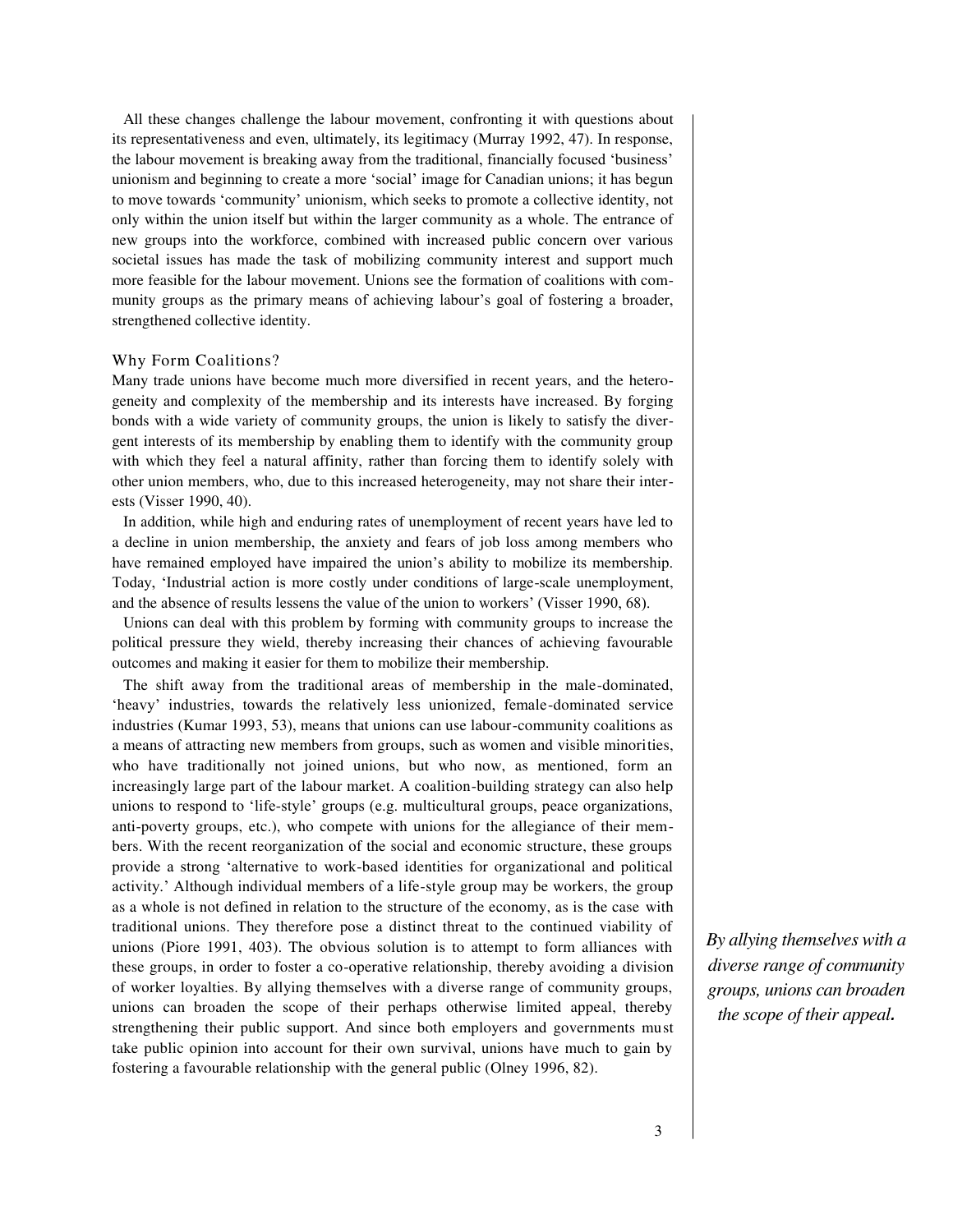#### Coalition Building in Canada *The Solidarity Coalition*

The creation of the Solidarity Coalition in British Columbia in 1983 was the impetus behind the current interest in coalition building in Canada. The coalition was first conceived as a response to the 'legislative onslaughts' of the newly elected Social Credit government, which severely undercut most of British Columbia's social, labour, human rights, and environmental standards. The British Columbia Federation of Labour spearheaded the initiative, rapidly mobilizing a diversified set of interests and implementing a succession of unprecedented political protests (Magnusson et al. 1984, 12).

Although the coalition did not entirely win out against the government, it did manage to reduce the impact of some of the legislation. However, the most important result was the community solidarity that resulted from joint action. As Kube explains, such a strong sense of collective identity was fostered that the participant groups developed a common understanding of each other's problems and were thus 'prepared to stand up and fight for the rights of other groups, not just their own' (1997, 156).

#### *Solidarity Alberta, Solidarité Populaire Québec*

Similar, though less spectacular, labour-community alliances developed elsewhere in Canada. Solidarity Alberta, for example, a coalition of unions and community groups, was formed in the mid-1980s in response to conservative legislative changes. Quebec also experienced a burgeoning grassroots movement uniting around labour, women's, senior citizens', and minority rights issues. Solidarité Populaire Québec (SPQ) was created in 1985 in response to the federal Conservative government's threats to end the universal nature of several of Canada's social programs. Anchored by two union federations, the Confédération des syndicats nationaux and the Centrale de l'enseignement du Québec, and supported by some seventy-five other community groups, the SPQ made a significant contribution to the widespread mobilization of support that eventually forced the government to back down on its plans to de-index old age pensions. In her discussion of the success of the SPQ, Simard (1988, 80) underscores the importance of such coalitionbuilding efforts for the labour movement: 'It is more widely understood now that the unions have to 'open up' to other groups that have specific concerns about non-working people, in order to understand and share their social concerns. This will permit unions to have a more comprehensive approach to political and social issues.'

The trend toward coalition building is perhaps best exemplified, however, by the Pro-Canada Network, which developed into the Action Canada Network, Canada's most powerful coalition.

#### The Action Canada Network

The birth of the Action Canada Network can be traced to the late 1970s, when the growing economic crisis intensified the disappointment of labour and community groups with the Trudeau government, whose primary response to economic problems had been to cut public spending substantially and implement a tight monetary policy. By the 1980s, with a recession underway, economic conditions provided ample incentive for growing cooperation among what Bleyer (1992, 104) calls 'popular sector' groups (e.g. church groups, seniors' groups, women's organizations, etc.).

#### *The Bishops' Statement*

4

However, the main impetus behind the massive coalition-building efforts that would follow occurred in 1983, with an important New Year's statement by the Canadian Conference of Catholic Bishops entitled 'Ethical Reflections on the Economic Crisis.' The

*By the 1980s, with a recession underway, economic conditions provided ample incentive for growing cooperation among 'popular sector' groups.*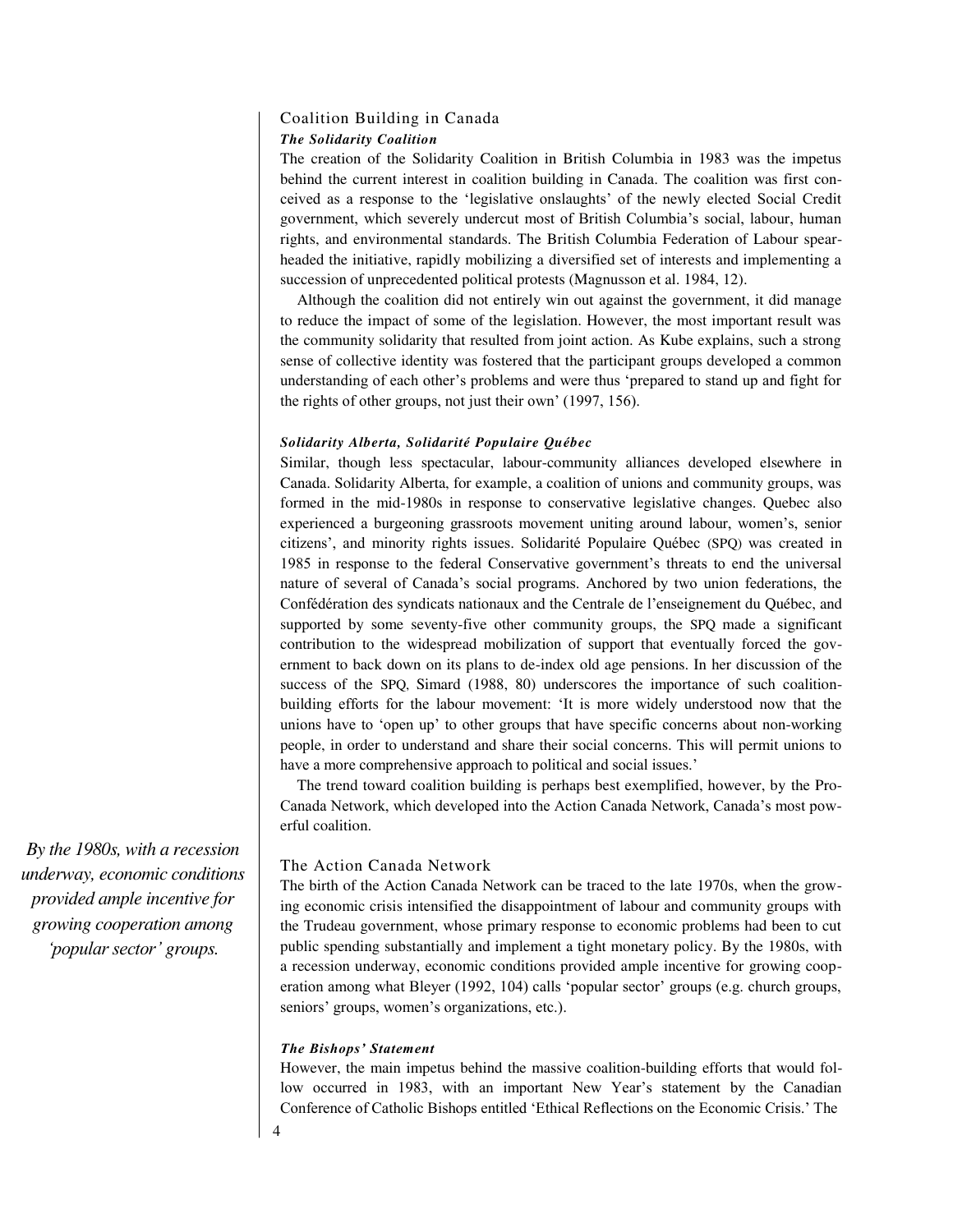statement criticized the monetarist direction of the government's economic policy and issued two key proposals: the first outlined some of the basic principles on which an alternative economic strategy might be based, and the second, more importantly, suggested a political strategy emphasizing coalition building. As Remi De Roo (quoted in Bleyer 1992, 104), chairman of the Social Affairs Commission of the bishops' conference explained, 'What we hope to do . . . is contribute to the building of a social movement for economic justice in Canada. And these are signs of great hope, signs that people from so many walks of life and such a cross-section of interests can come together to look at what can be done—in solidarity and cooperation—to build this kind of social movement.' Thus, the stage was set for the development of what would eventually become Canada's largest, strongest, and most enduring coalition.

#### *The Macdonald Commission*

In the midst of its failed policy response to the economic crisis, the Trudeau government appointed the Royal Commission on Economic Union and Development Prospects for Canada in November 1983. The Macdonald Commission, as it was more commonly known, was to recommend how Canada could best overcome its economic woes. As Bleyer reports, it was the commission's procedural process, in conjunction with its final report, that 'played key roles in the forging of the logic that was eventually to lead to the formation of the Pro-Canada, later Action Canada Network' (1992, 105).

Many labour and community groups objected to the commission's apparent failure to consider the presentations that those groups had made to it. The problem was clearest on the free trade issue: despite being widely criticized by these groups, a bilateral trade agreement nonetheless became the centrepiece of the commission's final report (Bleyer 1992, 105).

The commission issued its recommendations in the fall 1985, by which time the Mulroney Conservatives had come to power. The commission's key suggestion that a radical reduction in state intervention in the market was the solution to Canada's economic crisis was perfectly aligned with the new government's agenda. Combined with the recommendation that Canada pursue 'free trade' negotiations with the United States, the Macdonald Report served to widen the already growing gap between the business community and the 'social movement sector.' As Bleyer explains, 'The final result was the public drawing of clear lines of demarcation between the neoconservative corporate vision of Canada and a "popular sector" perspective' (1992, 105).

#### *The Free Trade Debate*

Thus, the need for popular sector groups to take action was clearly established, and the seeds of the anti-free trade movement were sown. In April 1987, the Council of Canadians, an established, well-known nationalist group, convened the Maple Leaf Summit. Close to one hundred representatives from such national organizations as the Canadian Labour Congress, the National Action Committee on the Status of Women, the Churches' Coalition on Economic Justice, and the National Farmers' Union came together to share their concerns about the potential negative effects of the proposed free trade agreement. It was here that the Pro-Canada Network (PCN), the national vehicle for coordination and communication between the various member groups, was born. By the time the Canada-U.S. Free Trade Agreement (FTA) had been formulated, in October 1987, a formidable country-wide alliance of over thirty national organizations and associated coalitions in nearly every province and territory had been established (Ayres 1996, 476).

Free trade was the central issue of the federal election campaign that followed in 1988. Although the free trade Conservatives won the election, the PCN's well-established com-

*By the time the FTA had been formulated, a formidable country-wide alliance of over thirty national organizations and associated coalitions had been established.*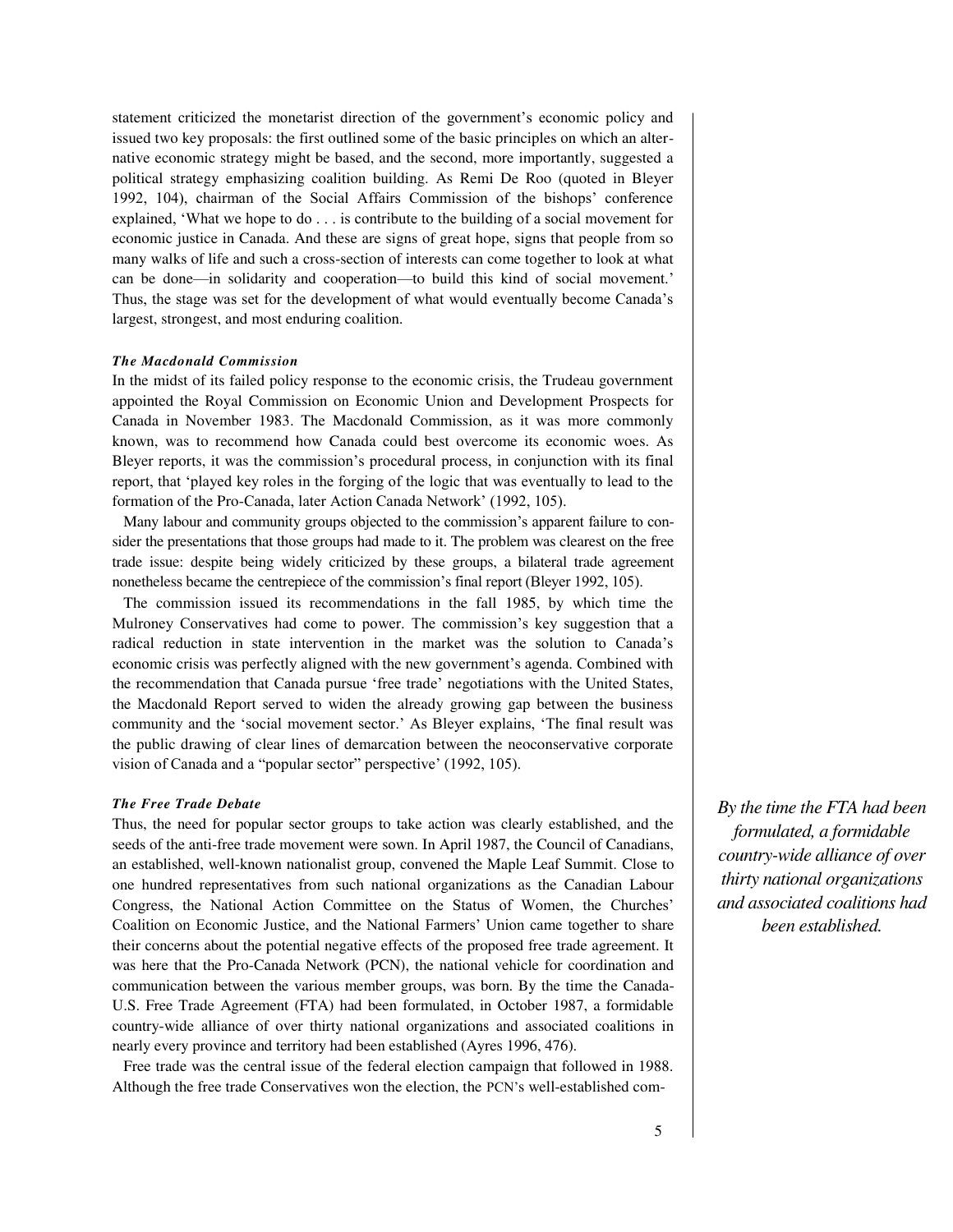munications system enabled member groups to coordinate and publicize their actions, thereby increasing their effectiveness and garnering even more public support for the antifree trade issue.

#### *Reorganizing the Coalition*

In the aftermath of the election, the network undertook the difficult task of reorganizing the coalition, moving beyond the previous 'single-issue' agenda to a more broadly based focus, in order to maintain solidarity among the member groups (Bleyer 1992, 109). This strategy had the added benefit of attracting new groups to the coalition. Refounded as the Action Canada Network (ACN) in April 1991, the current alliance includes more than forty-five national groups and provincial coalitions.

As always, organized labour continues to play a central role in the ACN's activities. The key benefit for labour affiliates and trade unions is the broader base of support it provides for their own sectoral struggles (Bleyer 1992, 112), which in turn improves the unions' chances of building a strong and dynamic labour movement.

### **The Current State of Coalition Building**

The results of personal interviews conducted by the author with some of the leaders of Canada's labour and social organizations, which are reported in this section, can provide new insights into the relative success and usefulness of coalition building as a solution to the current crisis in the labour movement. The interview questions were designed to elicit information about the economic, social, and political environment that spurred the coalition-building initiative; facilitating factors or barriers involved in establishing coalitions; and the strengths and weaknesses inherent in coalition building. Interview subjects were also asked to reflect on the history of labour-community alliances and to share their own vision of the future of coalition building in Canada.

Interview candidates were selected to reflect the diversity of Canadian unions and community groups (see the appendix). Thus, the sample included, on the one hand, persons from such organizations as the Ontario Coalition for Social Justice, which operates on a shoestring budget, and, on the other hand, representatives from the powerful Canadian Auto Workers Union, with its large dues-paying membership, solid financial base, and history of political activism. Other umbrella organizations, such as the Ontario Federation of Labour and the Canadian Labour Congress were selected in order to provide an overarching view of the coalition movement from a broader perspective. In each instance those interviewed were leaders of their own organization, or they had been designated by the leadership to speak on the organization's behalf.

#### Change at the Action Canada Network

As previously mentioned, after the campaigns against free trade were finished, the ACN regrouped, moving from a single-issue agenda to deal with several different issues. The feeling was that a multi-issue strategy would strengthen the coalition, since it would appeal to a wider range of labour and community groups.

In the interviews, senior ACN executive member Geoff Bickerton reported that the network has entered into a new phase of development, since many of its member organizations have become more like coalitions themselves. That is, many of the ACN's affiliates have grown stronger and taken on more responsibility, evolving from single-issue organizations into more broadly based groups covering a multitude of issues. As a result of this

*The feeling was that a multi-issue strategy would strengthen the coalition.*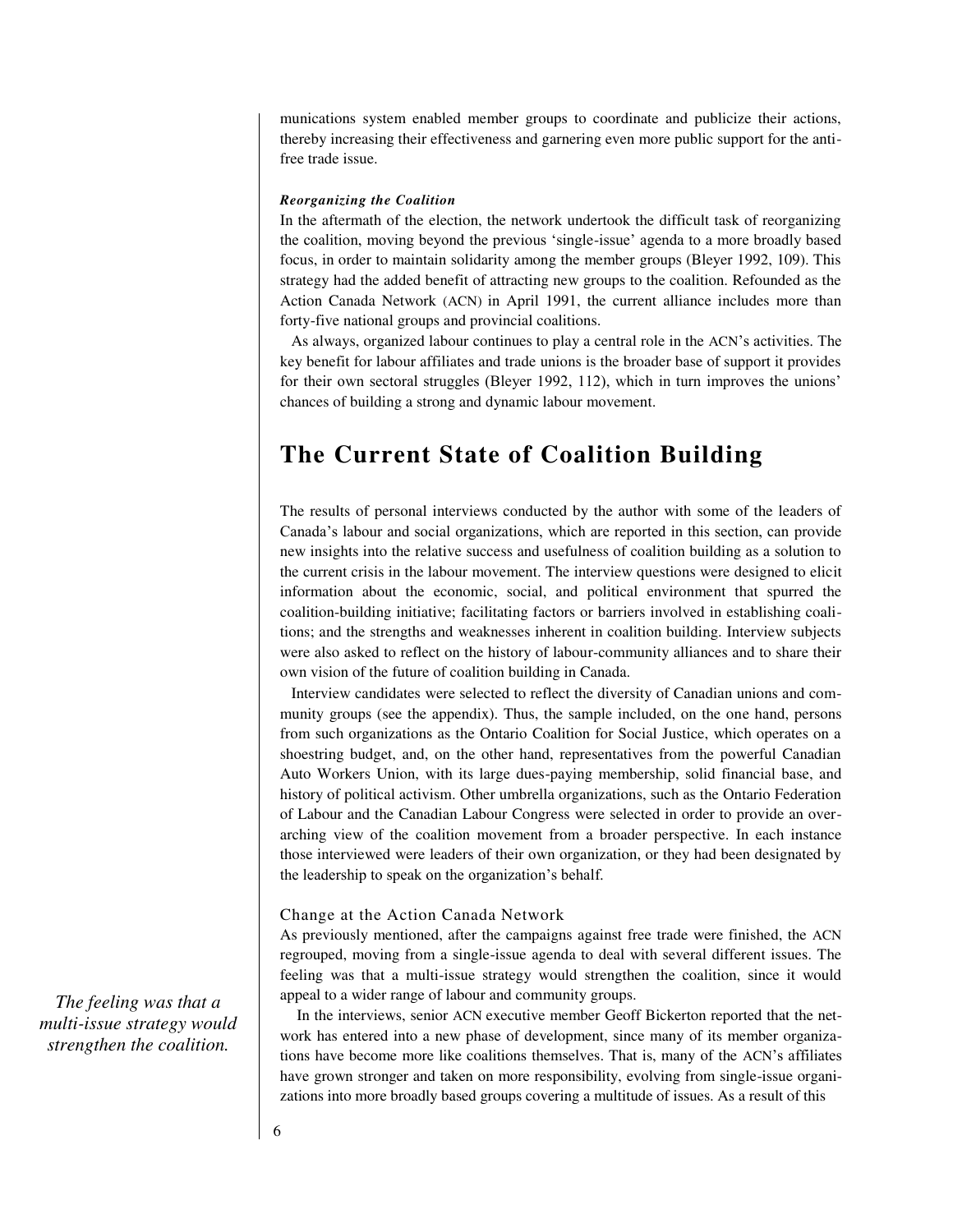change, the ACN has reassessed its own role in the coalition-building process. While at one time the network was primarily concerned with initiating campaign and protest action in its own name, the new ACN will take on more of a facilitative role, bringing diverse groups together and finding the best means of making these coalitions as effective as possible.

Despite this fundamental change to its original mandate and organizational structure, the ACN has still maintained a fairly strong core of support. However, since the end of the campaign against NAFTA in 1993, dissatisfaction with the new role of the ACN appears to have increased. In fact, one critic has charged that the ACN has 'failed utterly' in its attempt to create a mass base for Canadian socio-political action (Wells 1994, 30).

#### *Dissatisfaction with Broad, National Coalitions*

The results of the interviews conducted for this study seem to bear out the dissatisfaction with the ACN. For example, Bob White, president of the Canadian Labour Congress, feels that there is simply no need for a national coalition which functions strictly as a facilitator of other coalitions. And Carol Phillips, a senior policy staff member from the Canadian Auto Workers Union, pointed out that the CAW is proactive in forming its own alliances and is very pragmatic about how it allocates its resources. Thus, the CAW has little need for, or interest in, membership in an organization that facilitates the coalitionbuilding process.

Moreover, it is not only the largest and most powerful of the country's labour organizations that have determined the ACN to be unsuitable for their needs. The leader of another, less prominent Canadian union indicated that the union left the coalition because of the multi-issue agenda. This union's precious few resources had to be dedicated to the narrow set of issues that impacted the membership directly. With the ACN's move to more broadly based strategy, it felt that the issues that were most important to it would not be adequately addressed in the newly structured network.

#### *Personalized Coalition Building*

In general, then, there would appear to be a trend among labour organizations to forge coalitions on their own initiative, so that they can select the community groups they wish to work with and determine the specific issues they want to undertake, thereby tailoring their coalition-building activity to suit their own needs. And many have suggested that although it may require greater effort and resource expenditure, this 'personalized' strategy yields much better results for the organization than does membership in a broad, national coalition.

Labour and community groups have indicated that by being proactive and articulating their own coalition-building strategy, they can seek out other like-minded groups who share the same set of general interests or viewpoints on a given issue. This flexible selection process allows them to avoid one of the main difficulties experienced by larger coalitions such as the ACN: the possibility that a portion of their precious resources will be expended on a campaign issue which they care little about or, worse yet, to which they are ideologically or morally opposed.

Duncan MacDonald, programs coordinator for the Ontario Federation of Labour (OFL), provided an example of such a situation from his own organization's experience. Over the years, the OFL has allied itself with the Canadian Conference of Catholic Bishops in various coalitions to campaign on several issues for which they share a common ground. However, on the abortion issue, the OFL and the Conference of Bishops were diametrically opposed, the former being pro-choice and the latter being pro-life. Clearly then, in a larger coalition with a multi-issue agenda one of these organizations would have inevitably been displeased with the position of the coalition on the issue. And because the abortion issue, like many

*A 'personalized' strategy yields much better results for the organization than does membership in a broad, national coalition.*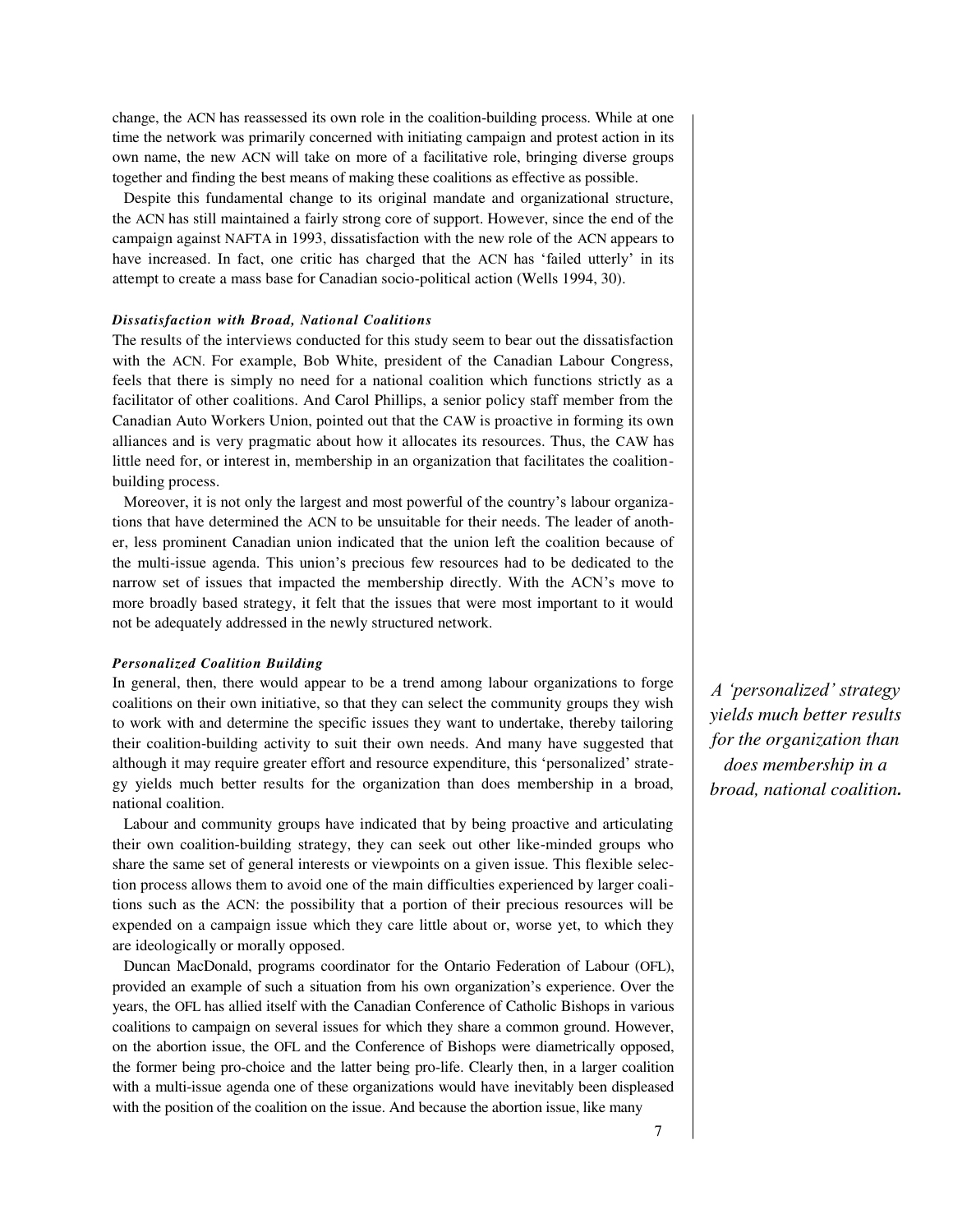other issues coalitions campaign on, is a matter of principles, neither organization would have changed its stance.

The unfortunate result of such a scenario is that one of the two organizations, which otherwise would have much in common with the other coalition members and, indeed, much to contribute to the coalition's goals would be forced to abandon the alliance altogether. This problem can be avoid, however, if organizations form their own coalitions around single issues.

The interviews conducted for this study also revealed a general feeling that the broader the scope of a coalition, the less effective it will be. As Morna Ballantyne, executive assistant to the national president of the Canadian Union of Public Employees explained, 'the most successful alliances are formed around a certain issue, with everyone working under a set deadline, with a set amount of resources, toward the same goal.'

Thus, while in the mid-1980s the renewed interest in coalition building was manifest in the formation of large, national alliances such as the ACN, the more recent trend appears to be toward the formation of a greater number of smaller coalitions developed at the organizational level.

#### Factors Facilitating Coalition Building

Several factors have facilitated the shift to the more individualistic and 'specialized' coalitions.

#### *Post Experience and Realistic Goals*

In his comprehensive study of labour-community coalitions in the United States, Nissen found that 'alliances develop better if there is a lengthy period of time for them to be cemented in struggle or if previous struggles have paved the way' (1995, 167). Thus, prior experience of working with coalitions, or even previous exposure to the coalition-building process serves to facilitate the formation of labour-community alliances. Nissen also found that 'building alliances and mobilizing broad constituencies works best when the common goal seems to be both realistically achievable and highly desirable to the constituencies involved' (167).

#### *Labour Force Changes*

Another facilitating factor has been the increased participation of workers in community organizations and activities, resulting primarily from the increased participation of women in the labour force. Unionized women, in particular, who are active members within their organizations also tend to be activists outside the union and serve as 'crucial links in an emerging network [since] overlapping membership means that many members of one group have a direct stake in supporting the struggles of another to which they also belong' (Brecher and Costello 1990, 334). The result has been an increased awareness of broader social and community issues among unionized employees.

#### *Social Awareness Programs*

Some unions have also created social awareness programs for their members to facilitate coalition building. The CAW, for example, has developed challenging educational programs that encourage membership to get involved in issues that are broader than those of the union and to help members to see themselves as part of a larger community of workers. Such initiatives are very important, since, as Nissen explains, 'most labour-community coalitions cannot work effectively unless the union actively involves . . . the membership' (1995, 169).

*The recent trend appears to be toward the formation of a greater number of smaller coalitions developed at the organizational level.*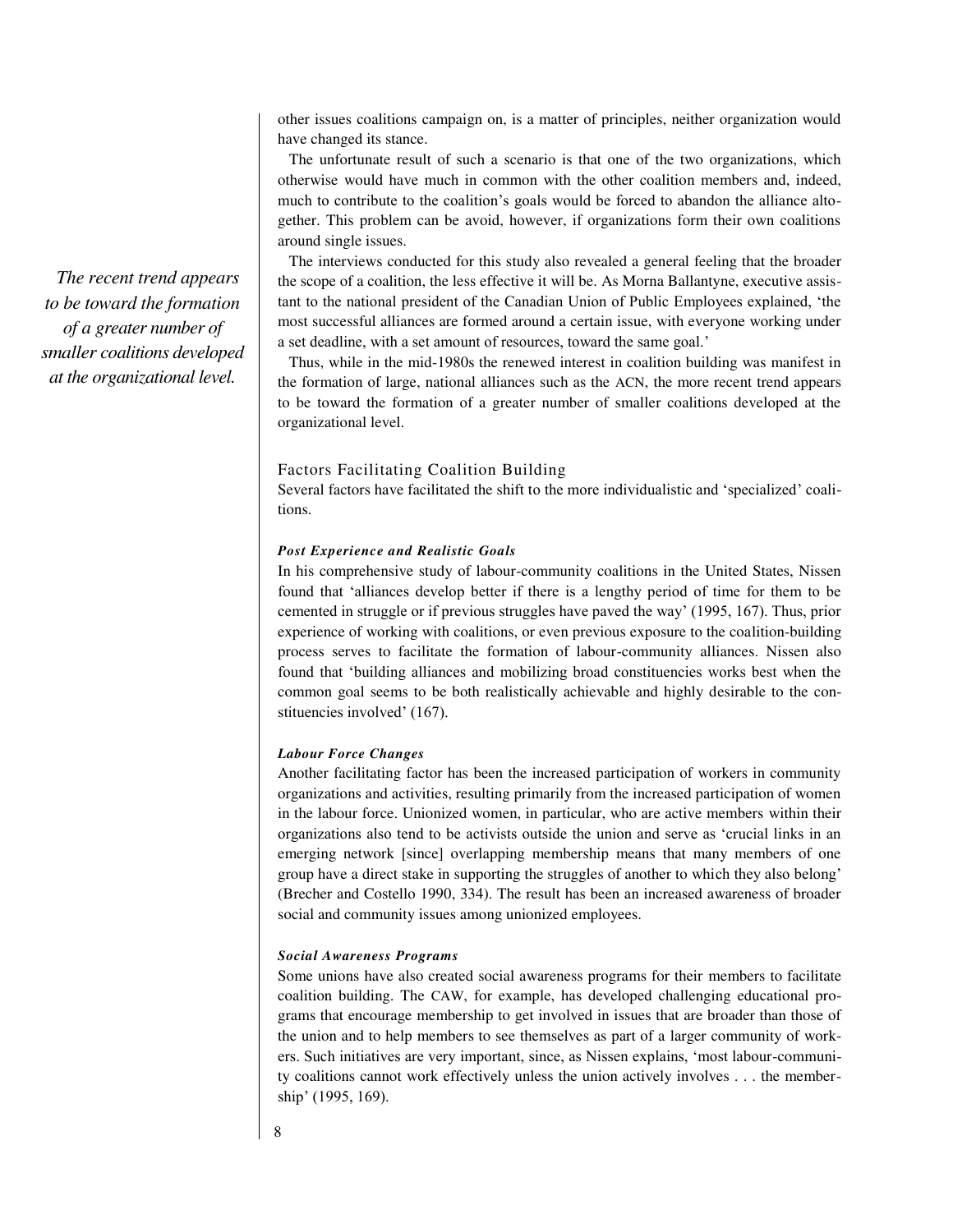#### *Changing Public Opinion*

A fourth factor is, in a sense, strictly cosmetic. Unions know that governments and the general public tend not to have a very favourable opinion of them. Therefore, as CLC president Bob White explains, 'the raw facts are that sometimes on basic issues the broad-based coalition has not much more political acceptability than the labour movement.' Similarly, a leader from one of the smallest Canadian unions admitted that it had allied itself with various religious groups to shield itself from government criticism, while projecting a gentler image of the union to the general public, in order to win their sympathy and support.

#### Barriers to Coalition Building

#### *Unequal Resources*

Most trade unions now recognize that they have much to gain by getting involved in labour-community alliances. A dues-paying membership provides unions with a solid financial base, and many are willing to contribute generously to such initiatives. Most community organizations, on the other hand, do not have the resources of the labour movement, especially since the government has essentially eliminated funding for such 'special interest groups' over the past ten years. This difference in available resources becomes a key point of contention in many coalitions. As Sam Gindin, assistant to the president of the CAW explained, there is always the potential for resentment where resources are concerned since 'people without resources always want to know why the people who do have resources don't contribute more, . . .'

Because they lack the resources of trade unions, many community organizations often feel relegated to a secondary role in the coalition. But Bob White, president of the Canadian Labour Congress, denies that unions naturally assume a dominant position:

In most important coalitions, the vast majority of the money comes from the labour movement, and yet the labour movement has the smallest representation. So it's not a question of putting your money in and controlling it.

Moreover, he adds that in some cases the labour movement may even be too passive in their involvement in coalitions.

#### *Decision-Making Styles*

Another key barrier to coalition building is the difference in decision-making styles between labour and community organizations. As Duncan MacDonald from the OFL describes it,

The labour movement tends to use more the parliamentary approach, where there is an issue, you have a discussion, a decision is made, and then you move on. On the community coalition side there is a long tradition of consensus building, where you try to make sure everyone is completely comfortable with the issue.

On the one hand, unions tend to be natural organizers who use a democratic voting process to make decisions in the most expeditious manner possible. On the other hand, many community organizations devote a lot of time to ensuring that all group members are at least somewhat satisfied with the final decision.

Thus, there is often a feeling of resentment on the part of the community groups who think 'big labour' is trying to control things. Similarly, the community groups' consensusbuilding approach can be very frustrating for unions, who feel that their method of decision making allows them to mobilize much more effectively. Coalitions must therefore find some sort of middle ground between these two approaches such that the decisions

*Most trade unions now recognize that they have much to gain by getting involved in labour-community alliances.*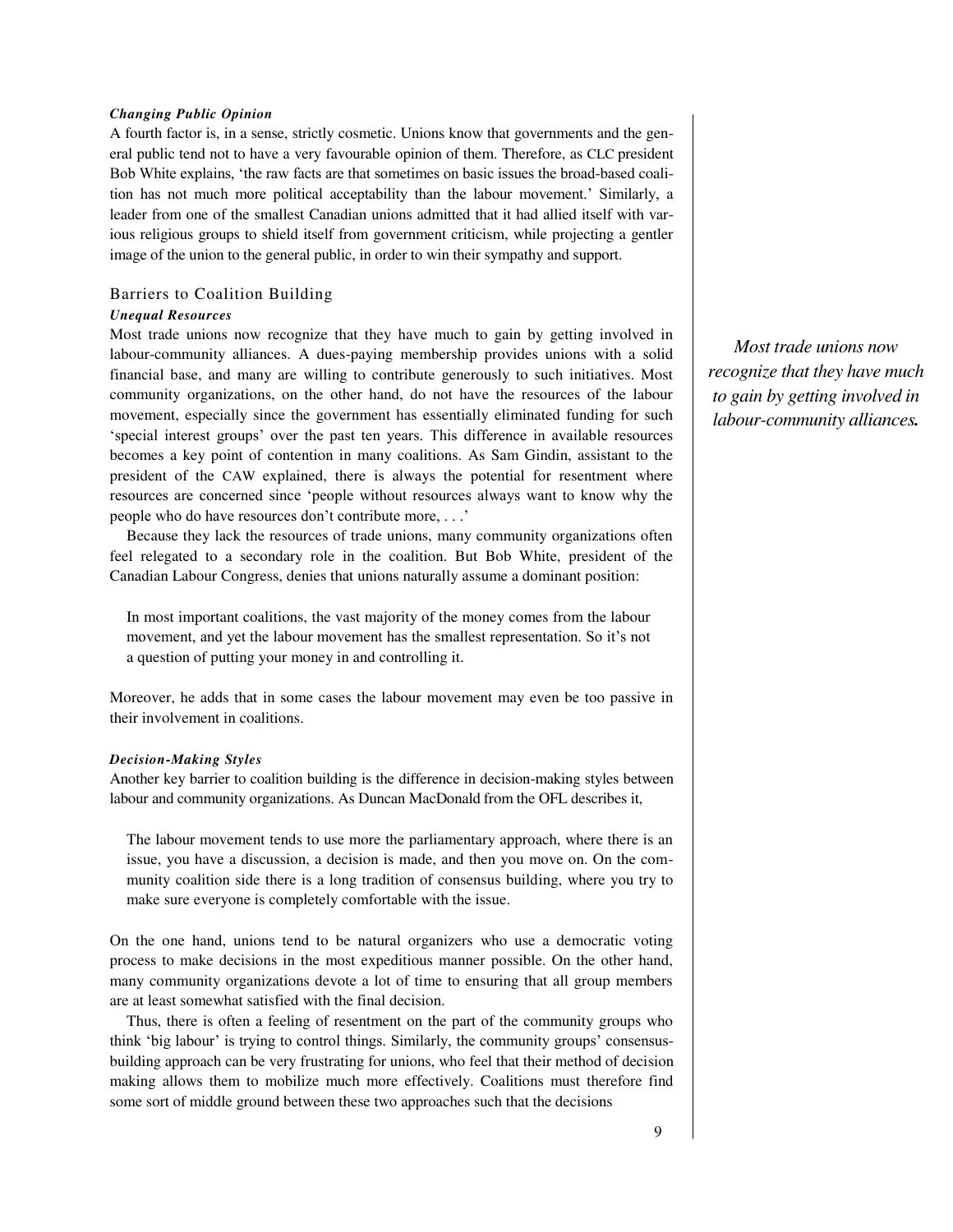are seen to be as representative as possible, while also being made in the most efficient manner possible. Andrea Calver, the head staff member of the Ontario Coalition for Social Justice, thinks there is still much improvement to be made in this area:

One thing we really do have to transcend is the earlier sharing of decision making, and form a real partnership around decision making . . . and we've got a long way to go.

#### *Ideological Differences*

Ideological differences between labour and community groups may also cause problems. Some organizations feel that their own sphere of influence will be threatened by participation in coalitions. Others feel that since the interests of workers do not always coincide with the interests of community organizations, coalition building is not possible. In other words, most unions and community groups have quite different climates or cultures, and much depends on the cultural 'fit' between them.

#### Weaknesses in the Coalition

Even when the barriers to coalition building have been overcome, various problems may weaken the alliance. Institutional rivalries within the coalition, as different organizations compete for status or power, will have a divisive effect. Furthermore, as Duncan MacDonald from the OFL put it, labour-community coalitions often tend to communicate and work with the 'already converted.' That is, once unions have discovered potential bases of cooperation and have expended the necessary resources to form a coalition with community organizations, they tend to concentrate all their effort on working with these groups, rather than seeking out other similar organizations and continuing to build the alliance. Limiting the alliance in this way may be detrimental to unions in the long run. It is in the labour movement's best interest to create as broadly based a coalition as possible.

According to CAW executive assistant Sam Gindin, another source of weakness is the 'looseness' of smaller, informal coalitions which often lack a solid organizational structure, with clearly defined roles and responsibilities and paths of accountability. Here, many coalition members are often left feeling that they are working alone on an issue. As Nissen has suggested, the development of a more formal, 'active committee structure' would address this problem and allow the coalition to progress from a 'tenuous alliance' to an 'effective instrument for social action' (1995, 166).

Members of a coalition may also fail to create lasting organizational structures if the coalition is formed around a single issue. Once the goal is achieved, it becomes difficult to hold the coalition together. As a result, labour-community coalitions often find themselves trapped in an inefficient cycle in which the coalition must begin organizing again from scratch each time a new issue arises. The solution, according to Andrea Calver from the Ontario Coalition for Social Justice, is to 'establish ongoing structures and keep them going. Coalitions will then have a real capacity at the local, provincial and national level to do some effective work.'

### **Advantages of Coalition Building**

#### Attracting New Members

Labour has already made significant inroads in bringing more women into the ranks, and the movement's most recent efforts have been concentrated on getting the next generation of workers involved in union activities. However, for the most part young people are not entirely sure what unions are about: they know little about the culture of the labour

*Labour-community coalitions often find themselves trapped in an inefficient cycle.*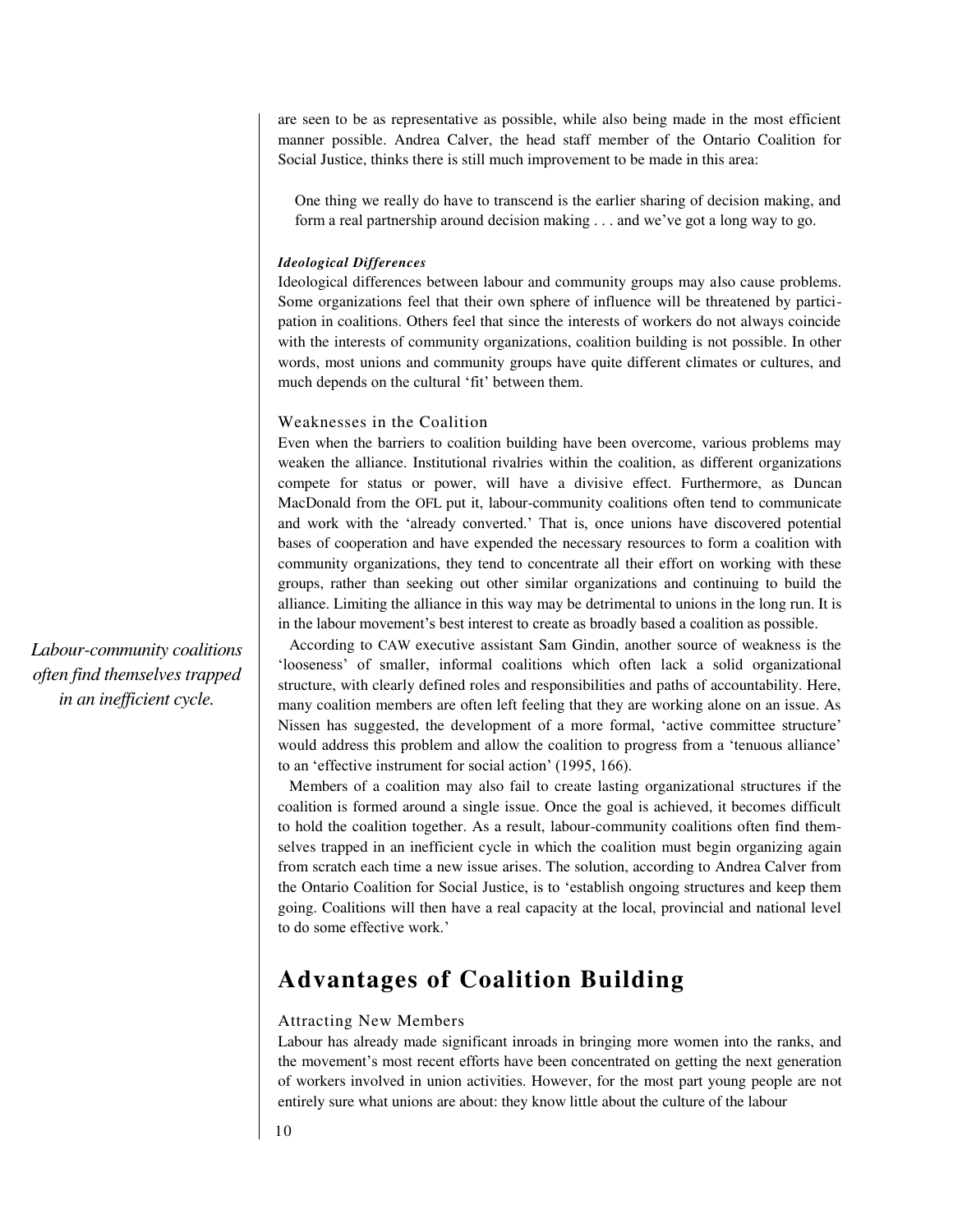movement and its larger commitment to social justice. As Munro explains, 'Working in ongoing coalitions is one way unions can bridge the generation gap that exists culturally and politically between young activists and the labour movement: a gap that, one way or another, must be overcome if trade unions are to flourish in the coming years' (1995, 17). Coalitions with youth and other community groups attract new members to the union by making unions relevant in a broader sense, changing their image from that of a dues-collecting agency to one that is concerned with larger social issues.

#### Fostering Diversity

Coalitions also bring diversity and a broader perspective to member organizations. As one CAW executive member put it, 'through coalitions [labour and community groups] can get ideas, stimulation, and support from one another.' Another labour leader explained that coalitions are an important forum for groups with seemingly opposing interests to get together informally. To demonstrate this point, she cited an example from her own organization concerning a campaign for state-funded child care. Their coalition brought together parent groups who could not afford the high cost of child care and an organization of day care workers who could not afford to live on the low wages they received. This coalition enabled two groups, each with fundamentally different interests, to understand the other's position and to work together towards a mutually acceptable solution.

#### Creating a Collective Identity

Coalitions also encourage union members to identify with a larger outside social movement, rather than just the trade union movement. CAW executive assistant Sam Gindin explained that this sense of identification is crucial to the way members perceive themselves and also to the way unions are perceived by the public. That is, by engaging in coalition building, unions demonstrate that they want to mobilize with the community, rather than merely being charitable to the community. Thus, the formation of labour-community alliances not only presents a better image of unions to the general public but helps to foster a greater sense of collective identity among the membership itself.

#### Social Unionism

Increasingly, as the labour force becomes much more diversified, union members are looking to their unions for more than just representation at the bargaining table. The labour movement's response to these demands has been a shift to 'social unionism,' which is 'rooted in the workplace but understands the importance of participating in, and influencing, the general direction of society' (Adkin 1998, 227). Coalition building is an ideal way for unions to demonstrate to their members, and to the general public, that in addition to their collective bargaining side they have a 'social justice' side as well.

Coalition building with community groups creates a greater awareness of broader social issues among the rank and file and helps them to better understand how these issues affect them as citizens. Participation in labour-community coalitions also encourages workers to become involved in social activism outside the union setting: through coalitions with community groups unions can ally themselves with other workers who are not organized. Union members who would not have been able to participate in the traditional union structure, where only a limited number of positions are available, will now find an outlet for their activism.

Finally, and perhaps most importantly, participation in coalitions can help to alleviate the sense of powerlessness and isolation that is prevalent among workers in the current political climate. The strength gained through the sheer increase in the size of their rank builds worker confidence, and the opportunity to be involved in effecting social change empowers each coalition member.

*Coalitions bring diversity and a broader perspective to member organizations.*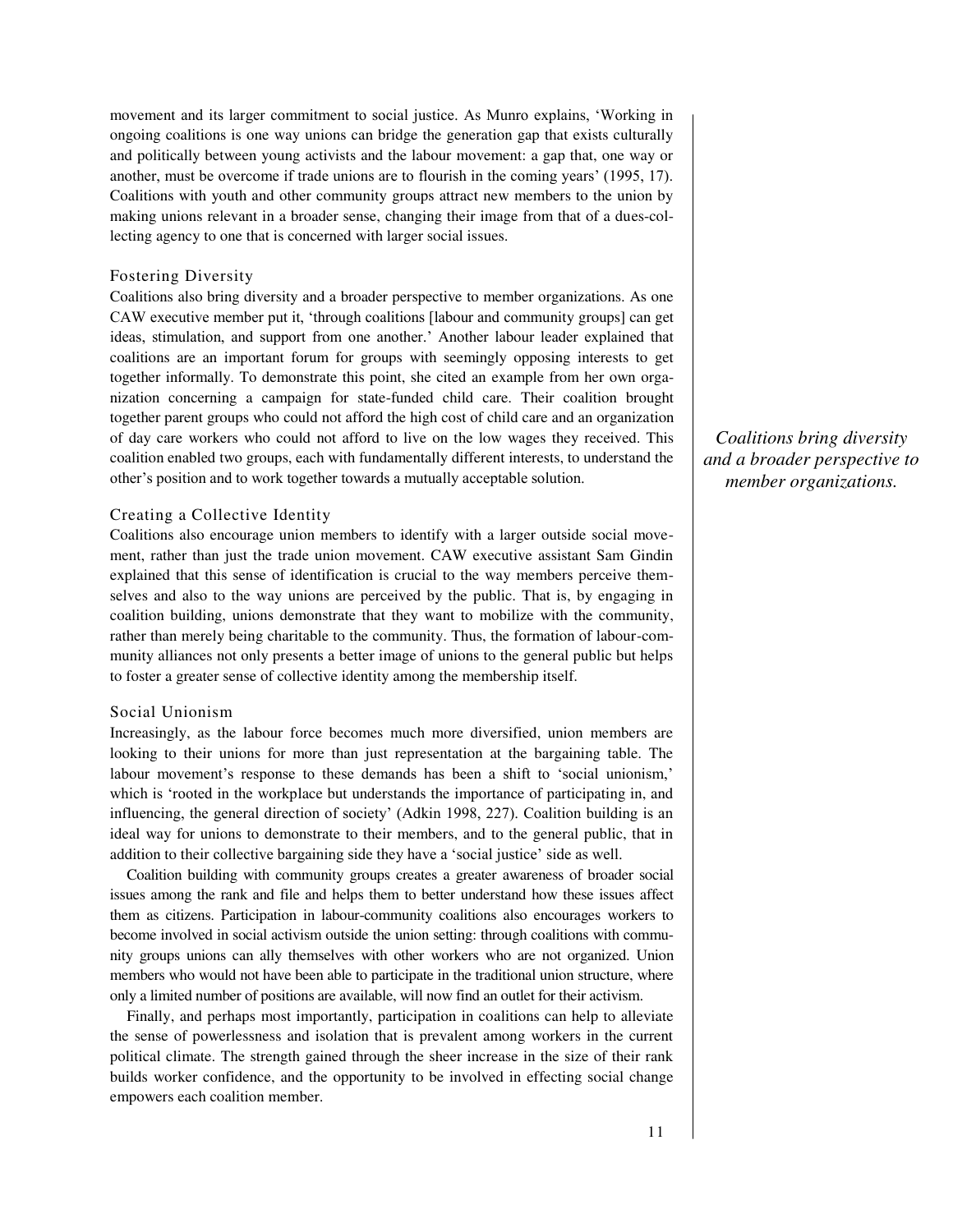### **Conclusions**

We have seen that coalition building has recently tended to move away from large, highprofile coalitions toward smaller alliances formed at the organizational level around singleissue campaigns. This new strategy has been facilitated by greater worker involvement in the community, which has resulted from the increased participation of women in the workforce in recent years. However, the growth of labour-community coalitions has been somewhat hindered by the different decision-making styles of unions and community groups and the differences in the amount of resources that each group can contribute to the coalition. This study has also revealed weaknesses in coalition building which can prevent labour-community alliances from achieving their peak effectiveness. For example, many unions tend to work with the same community groups all the time, instead of trying to broaden the scope of the coalition and forge alliances with new groups.

#### Benefits

This study has revealed several beneficial results of coalition building. The formation of labour-community coalitions helps unions to attract new members and gives the labour movement a broader perspective on various social issues. It helps to foster a greater sense of collective identity among the rank and file by also creating an awareness of broader social issues. Participation in labour-community coalitions satisfies workers' desire for more than just representation at the bargaining table and provides greater opportunity for members to become involved in union activities. Coalitions help to combat workers' sense of powerlessness in the face of increasing corporatism and the new global economy.

#### Future Prospects for Coalition Building in Canada

Because unions have much to gain from coalition building, the future prospects for labourcommunity coalitions in Canada are promising. Indeed, the results of this study indicate that coalition building will become increasingly popular with many labour organizations, since it will help to ensure the continued viability of the labour movement by increasing union membership. As CAW executive assistant Sam Gindin has argued, labourcommunity coalitions are 'absolutely fundamental to broadening the membership base.' Coalition building will also continue to meet the needs of the existing union member-

ship. As Carol Phillips, of the CAW, explains,

Partisanship is breaking down and there is less conviction among members that change can be achieved through political action. More and more people are looking for other ways to start getting involved in protecting what they've got and also affecting change.

Or, as Nissen puts it, 'coalition building is a vital avenue for membership activation' (1995, 176).

Clearly then, coalition building should be an essential component of unions' strategic plans for the future. If the labour movement is to revitalize and strengthen itself in the coming years, it must continue to broaden its coalition-building efforts and foster good working relationships with as many different social groups as possible. In the words of Bob White,

The issues that are coming down both domestically and internationally will demand that groups work with each other. Labour movements that isolate themselves to just their own members will not be able to progress.

*Coalitions help to combat workers' sense of powerlessness in the face of increasing corporatism and the new global economy.*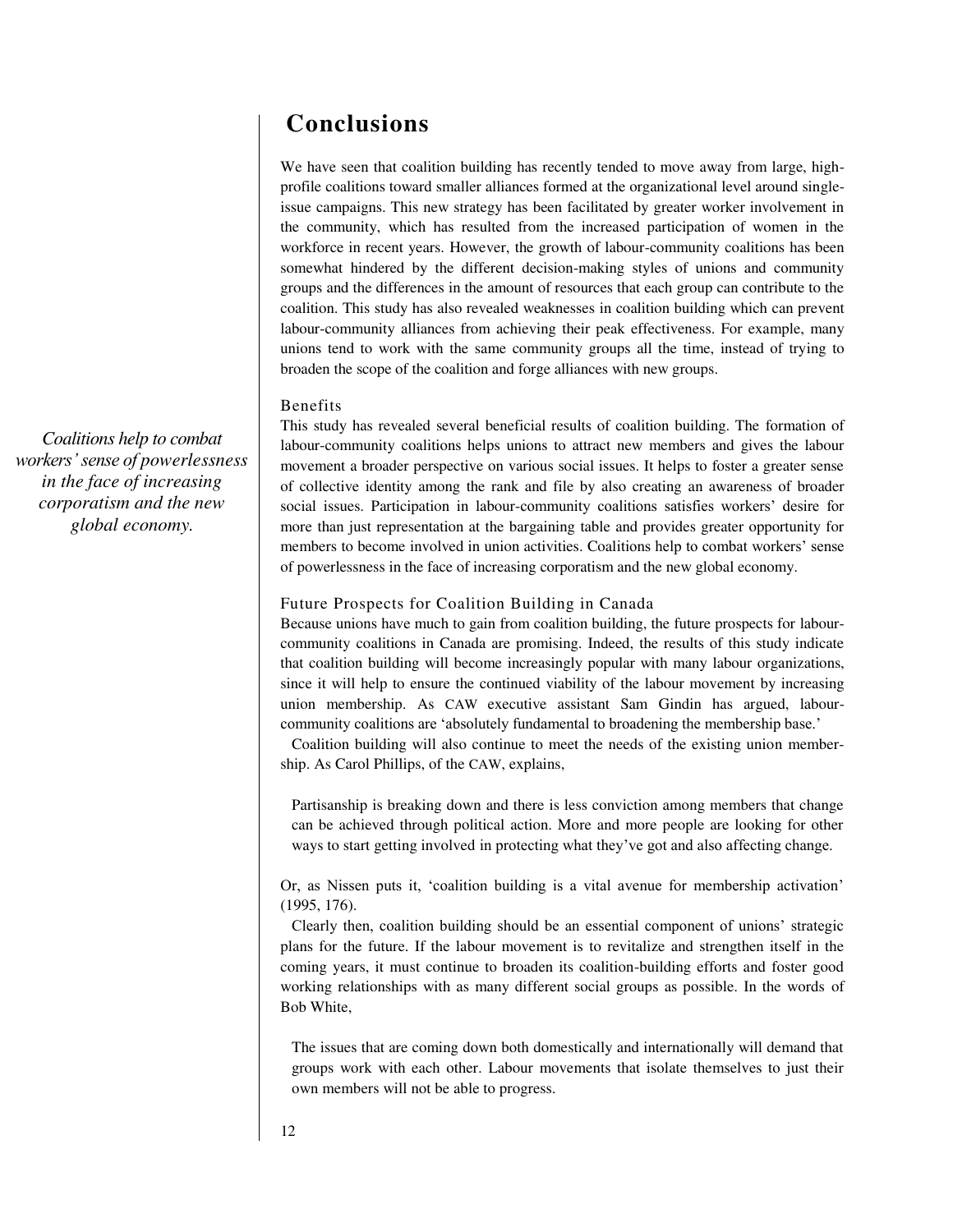## **Appendix**

#### **Individuals Interviewed for This Study**

*Sam Gindin*, Executive Assistant to the President, Canadian Auto Workers Union

*Carol Phillips*, senior policy staff member, Canadian Auto Workers Union

*Robert White*, President, Canadian Labour Congress

*Geoff Bickerton,* Research Director, Canadian Union of Postal Workers and senior executive member, Action Canada Network

*Morna Ballantyne*, Executive Assistant to the National President, Canadian Union of Public Employees

*Andrea Calver*, head staff member, Ontario Coalition for Social Justice

*Duncan MacDonald,* Programs Co-ordinator, Ontario Federation of

Labour *Alexandra Dagg*, President, UNITE

### **References**

- Adkin, Laurie E. 1998. *Politics of sustainable development: Citizens, unions, and the corporations*. Montreal: Black Rose.
- Ayres, Jeffrey M. 1996. Political process and popular protest: The mobilization against free trade in Canada. *American Journal of Economics and Sociology* 55:473-88.
- Banting, Keith G. 1992. Neoconservatism in an open economy: The social role of the Canadian state. *International Political Science Review* 13:149-70.
- Betcherman, Gordon, and Richard Chaykowski. 1996. *The changing workplace: Challenges for public policy*. Research paper R-96-13E. Human Resources Canada, Applied Research Branch, Strategic Policy. Hull: Human Resources Development Canada.
- Bleyer, Peter. 1992. Coalitions of social movements as agencies for social change: The Action Canada Network. In *Organizing dissent: Contemporary social movements in theory and practice*, edited by William K. Carroll. Victoria, BC: Garamond Press.
- Brecher, Jeremy, and Tim Costello. 1990. *Building bridges: The emerging grassroots coalition of labor and community*. New York: Monthly Review Press.
- Calvert, John. 1987. Uncharted waters: The labour movement's dilemma in developing a new role beyond the bargaining system. In *Working people and hard times: Canadian perspectives*, edited by R. Argue et al. Toronto: Garamond Press.